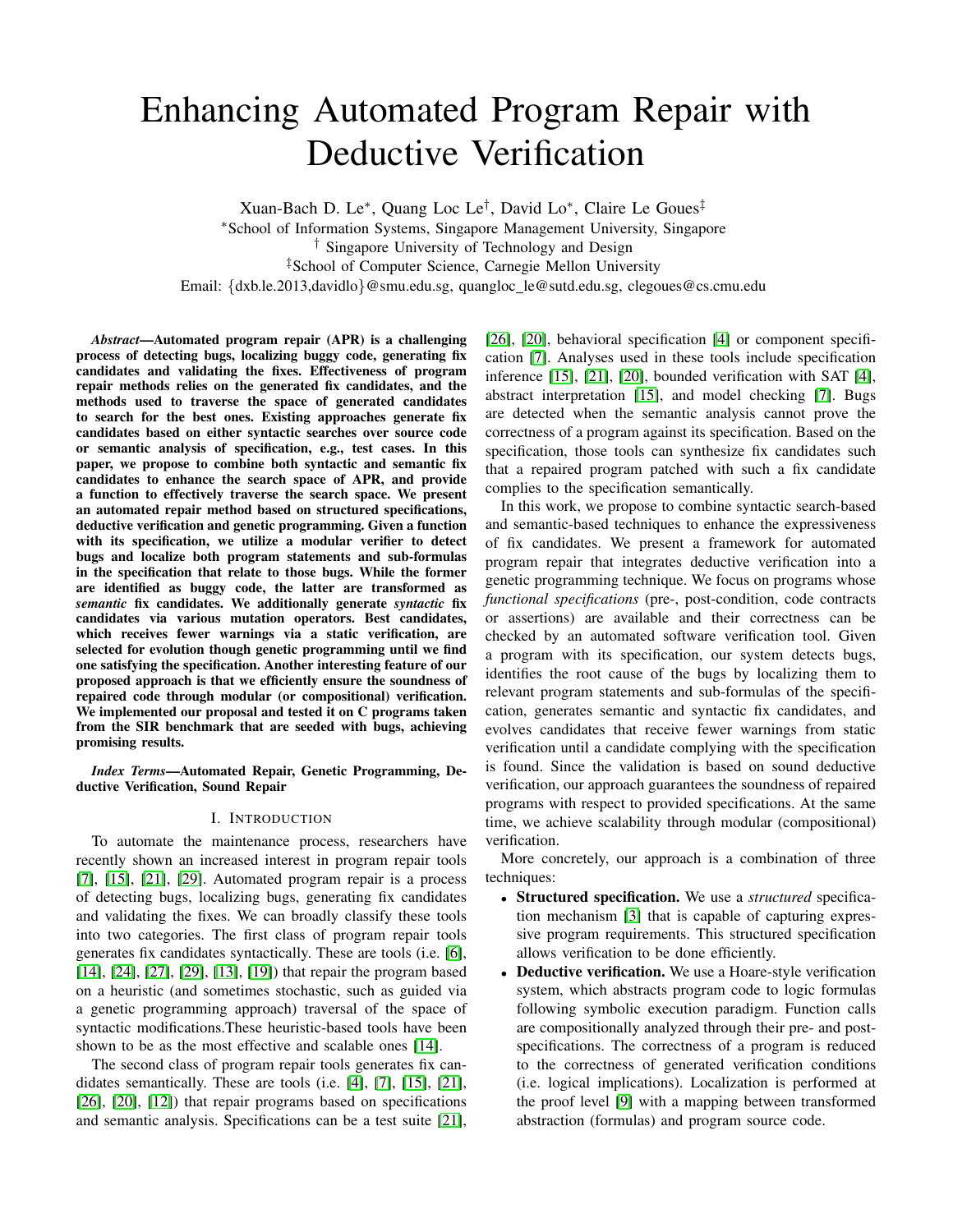• Genetic programming. Since automated program repair using genetic programming uses the test cases to compute the fitness of a candidate solution, we redesign the algorithm to work with deductive verification and logic specifications. Leveraging genetic programming, our repair technique is general and able to deal with not only *incorrect* but also *missing* source code implementation.

The integration of genetic programming and deductive verification to automated program repair is the primary novelty of our approach. To the best of our knowledge, we are the first one to propose such an integration for automated program repair. Additionally, we propose *path-sensitive* bug localization by pairing states at each program location with control-flow variables, i.e., the variables of test conditions of if and loop statements, to enable our system to generate semantic fix  $\frac{1}{19}$ } candidates for buggy if− and loop−conditions.

We have implemented a prototype of our proposed approach on top of GenProg [\[29\]](#page-4-3) (as the genetic programming component) and HIP/SLEEK [\[1\]](#page-4-16), [\[9\]](#page-4-15) (as the deductive verification component). We have performed a preliminary evaluation of our prototype on a set of ten C programs from the SIR benchmark that are seeded with bugs. Our experiment results show that our approach can automatically produce sound repairs for incorrect and missing implementation errors (including security defects, i.e., buffer overflow) in less than seven minutes for all bugs, and outperforms recent state-of-theart semantics-based repair tool named Angelix [\[20\]](#page-4-12), in terms of the number of bugs correctly fixed.

The remainder of the paper is structured as follows. We describe a motivating example to illustrate our proposed approach in Section [II,](#page-1-0) followed by background in Section [III.](#page-1-1) Section [IV](#page-2-0) describes the details of our proposed approach. Section [V](#page-3-0) presents the results of a preliminary evaluation of our approach. Section [VI](#page-4-17) discusses related work, followed by conclusion and future work in Section [VII.](#page-4-18)

#### II. A MOTIVATING EXAMPLE

<span id="page-1-0"></span>In Listing [1,](#page-1-2) we show a code snippet from a function addstr in the replace program taken from the SIR benchmark [\[2\]](#page-4-19).

In the code snippet, we use requires and ensures keywords to express the pre-condition and post-condition of the function. In the requires and ensures clauses, the semantic of  $int *j$ , is specified as  $j \mapsto int\_ref\langle j\_val \rangle$  where j is a pointer pointing to an object with value  $j\_val$ . Primed variables denote the value of function parameters at the return point(s) of the function. For example,  $j_{val}$  denotes the value of  $j_{val}$  after the execution of function *addstr*.

The requirement of the else branch of addstr is specified in line 5. The specification in line 5 indicates two important constraints. First, the value of *j* after exiting the function addstr, denoted by  $j\_val'$ , is increased by one. Second, the value of *outset* $[*j]$  after exiting the function addstr, denoted by  $outset'[j\_val'-1]$ , is equal to c. However, the else branch has been *incorrectly implemented*. As the value of j is increased (line 14) before the array update (line 15), the array outset may be overflowed. For this example, our <span id="page-1-2"></span><sup>1</sup> bool addstr(int c, int [] outset, int \*j, int maxset)  $2 / *$ 

- 3 requires j|->int\_ref<j\_val> & maxset>=0 & j\_val<= maxset case { j\_val=maxset -> ensures j|->int\_ref<j\_val> & j\_val'=j\_val & res= false;
- 5 j\_val<maxset -> requires j\_val>=0 ensures j|->int\_ref<j\_val> & j\_val'=j\_val+1 & outset'[j\_val'-1]=c & j\_val'<=maxset & res= true;

```
6 j_val>maxset -> ensures true;
 7 }
8 */
9 {
10 bool result;
      if (*) >= maxset)
        result = false;else {
        *j = *j + 1;outset[\starj] = c; //Bug: outset may be overflowed
        result = true;17 }
      return result;
```
Listing 1. Code snippet from replace program of SIR benchmark with a seeded bug

verification component detects a bug, and localizes the root cause of the bug as statements in lines 11, 14 and 15 since they violate the constraint *outset*'[j\_val'-1]=c (at line 5) of the specification. Based on the violated specification, our system generates a *semantic* fix candidate which replaces *outset*[\**j*]=c with *outset*[\**j*−1]=c. Our genetic programming component proposes another *syntactic* fix candidate for this bug by just swapping the statements at line 14 and line 15. These two fix candidates are then soundly validated by the verifier. This example demonstrates that combining both syntactic and semantic candidates condenses the correct repairs within a huge space of possible candidates.

#### III. BACKGROUND

### <span id="page-1-1"></span>*A. Program Repair with GenProg*

GenProg uses genetic programming to guide the search for a valid repair of a buggy program [\[28\]](#page-4-20). GenProg takes as input a buggy program along with a set of test cases. The repair process goes through two main phases: bug localization and valid patch finding. At the first phase, *suspicious areas* containing statements that are likely buggy are identified by running the program against the test cases. These *suspicious areas* are then the targets for the second phase which will generate fix candidates.

In the second phase, GenProg leverages genetic programming to generate fix candidates and search for a valid repair among them. To create fix candidates (aka variants), GenProg primarily uses mutation operators to syntactically modify the original program in the suspicious areas. There are four mutation operators: add, replace, delete and swap. These mutations are applied to suspicious statements of the original program to generate various variants that are possible candidate repairs. The suitability of generated candidates is then computed by running the candidates against test cases, i.e., candidates passing more test cases have a higher suitability score. Better candidates with higher suitability scores, are selected and carried over to form a new generation of variants. This process is repeated many times until a valid repair which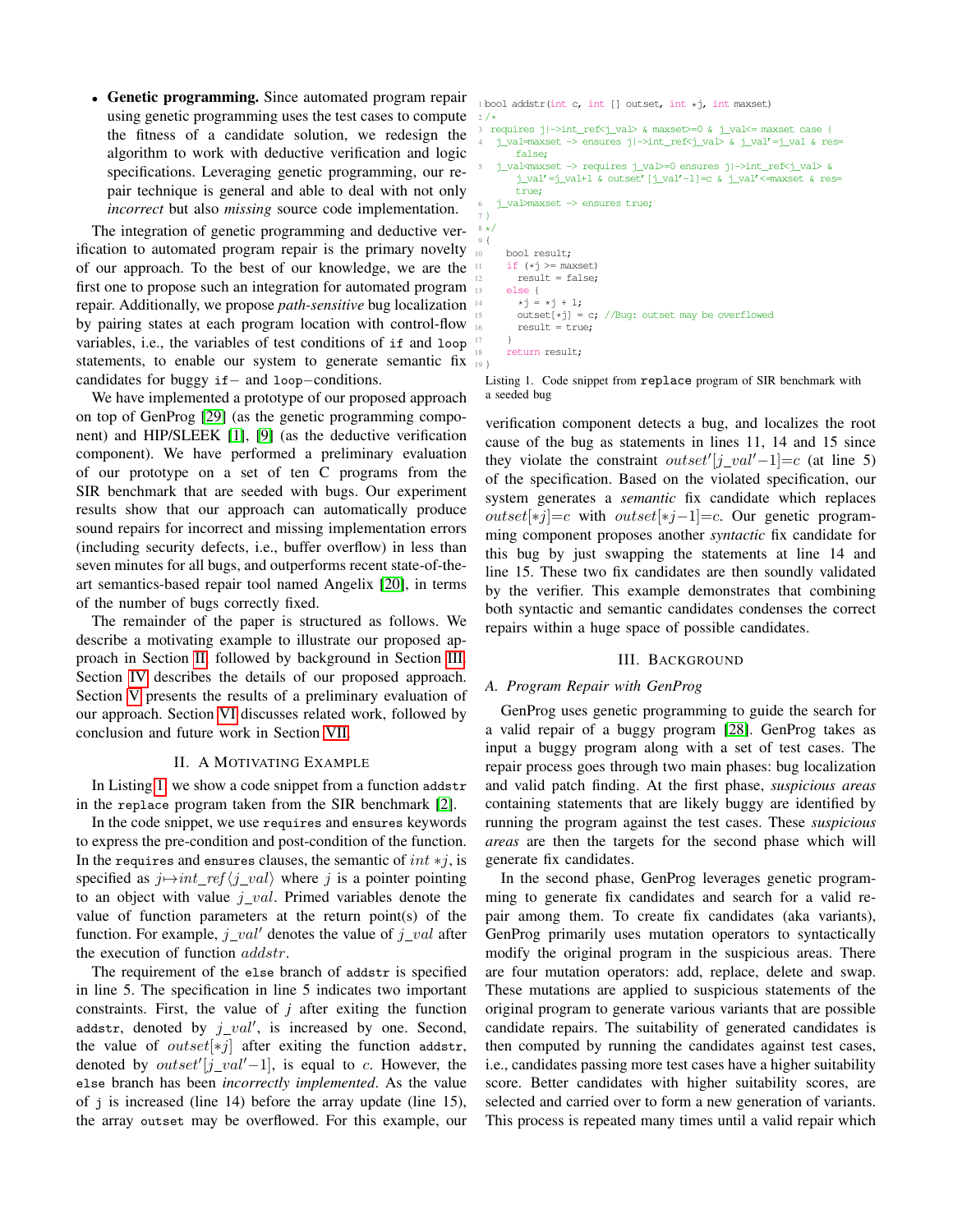passes all the test cases is found or when a limit is reached (i.e., a time limit, or a maximum number of generations).

# *B. Program Verification with HIP/SLEEK*

Specification Language. We use structured specification (from [\[3\]](#page-4-14)) which supports case analysis of the form below:

Y ::= requires 
$$
\Phi Y \mid \text{case} \{\pi_1 \Rightarrow Y_1; \ldots; \pi_n \Rightarrow Y_n\} \mid
$$
  
ensures  $\Phi$ 

whereby  $\Phi$  is a separation logic formula [\[22\]](#page-4-21). A separation logic formula is a conjunction of a heap formula and a pure (non-heap) formula. A heap formula is a *spatial* conjunction (\*) of empty heap assertions (emp), points-to assertions  $(\rightarrow)$ , and user-defined predicates [\[1\]](#page-4-16). A pure formula is a first-order logic formula capturing an expressive constraints of numerical and bag/set domains. In HIP/SLEEK system, structured specification with separation logic can be used to efficiently and effectively verify functional correctness [\[3\]](#page-4-14). Furthermore, such a specification can be automatically inferred via second-order bi-abduction [\[8\]](#page-4-22).

In the case block of the specification,  $\pi_1$ , ... , $\pi_n$  are guards corresponding to test conditions of if statements. Guards are pure formulas without quantifiers. For a sound and complete verification, these guards need to satisfy two conditions: disjointness (i.e.  $\pi_i \wedge \pi_j \equiv \texttt{false} \ \forall \ i, j \in \{1...n\}$ and  $i \neq j$ , and universe (i.e.  $\pi_1 \vee \pi_2 \vee \ldots \vee \pi_n \equiv \text{true}$ ). We exploit these requirements to efficiently perform verification when we validate fix candidates.

Modular Verification. HIP/SLEEK is a modular verification system. It verifies a set of dependent functions bottom-up and in isolation from other dependent functions. To verify a function, its source code is symbolically executed and abstracted into separation logic formulae. Functional correctness is reduced to the correctness of verification conditions which are generated during the symbolic execution. For example, verification conditions generated at function exits for postconditions proving have the following form:

```
precondition \land code-abstract \vdash postcondition
```
These verification conditions are discharged by SLEEK, a separation logic entailment procedure. In the case of a bug being found, i.e., a verification condition cannot be proven, HIP is able to identify the root cause of the bug by localizing sub-formulas in the specification and program statements that are relevant to the bug [\[9\]](#page-4-15).

# IV. PROPOSED APPROACH

<span id="page-2-0"></span>The primary goal of our approach is to integrate deductive verification into genetic programming to generate both semantic and syntactic fix candidates as well as to produce sound repairs in a modular fashion. Fig. [1](#page-2-1) depicts the workflow of our approach. There are three main phases: *bug detection/localization*, *fix candidate generation* and *fix candidate validation/selection*. These three phases are described in the following subsections.



<span id="page-2-1"></span>Fig. 1. The workflow of our repair approach using genetic programming and modular verification

## *A. Detecting and Localizing Bugs*

The goals of this phase are to identify potential buggy statements and uncover parts of the specification that are violated.

This phase takes as input a program and its specification. The HIP/SLEEK deductive program verifier checks the program against the specification. If an error is detected, the verifier identifies the root cause of the error which includes suspicious statements and the corresponding violated parts of the specification. For generating more expressive fix candidates, we enhance the HIP/SLEEK error calculus presented in [\[9\]](#page-4-15) with path-sensitive localization. We implement the new feature by adding variables v in test conditions of each if statement to every downstream statements of the corresponding then and else branches. We also add variables v in test conditions of each loop statement to every downstream statements to body of the loop. When a downstream statement is a potential root cause of the error, so is v. This allows us to potentially identify buggy *if*- and *loop*-conditions.

The potential buggy statements and parts of the specification that are violated are passed to the next phase for generating fix candidates.

# *B. Generating Fix Candidates*

In this phase, we first generate *semantic* fix candidates from the violated sub-formulas of the specification. We generate two kinds of semantic fix candidates. If the violated sub-formulas belong to either preconditions or guards or case blocks, we generate fix candidates corresponding to *expressions* of if statements. Otherwise, we generate fix candidates corresponding to *assignment* statements. We additionally generate syntactic candidates by employing various mutations operators borrowed from GenProg, e.g., append, delete and swap. These fix candidates are then evolved through genetic programming to create populations of variants that may contain a valid repair.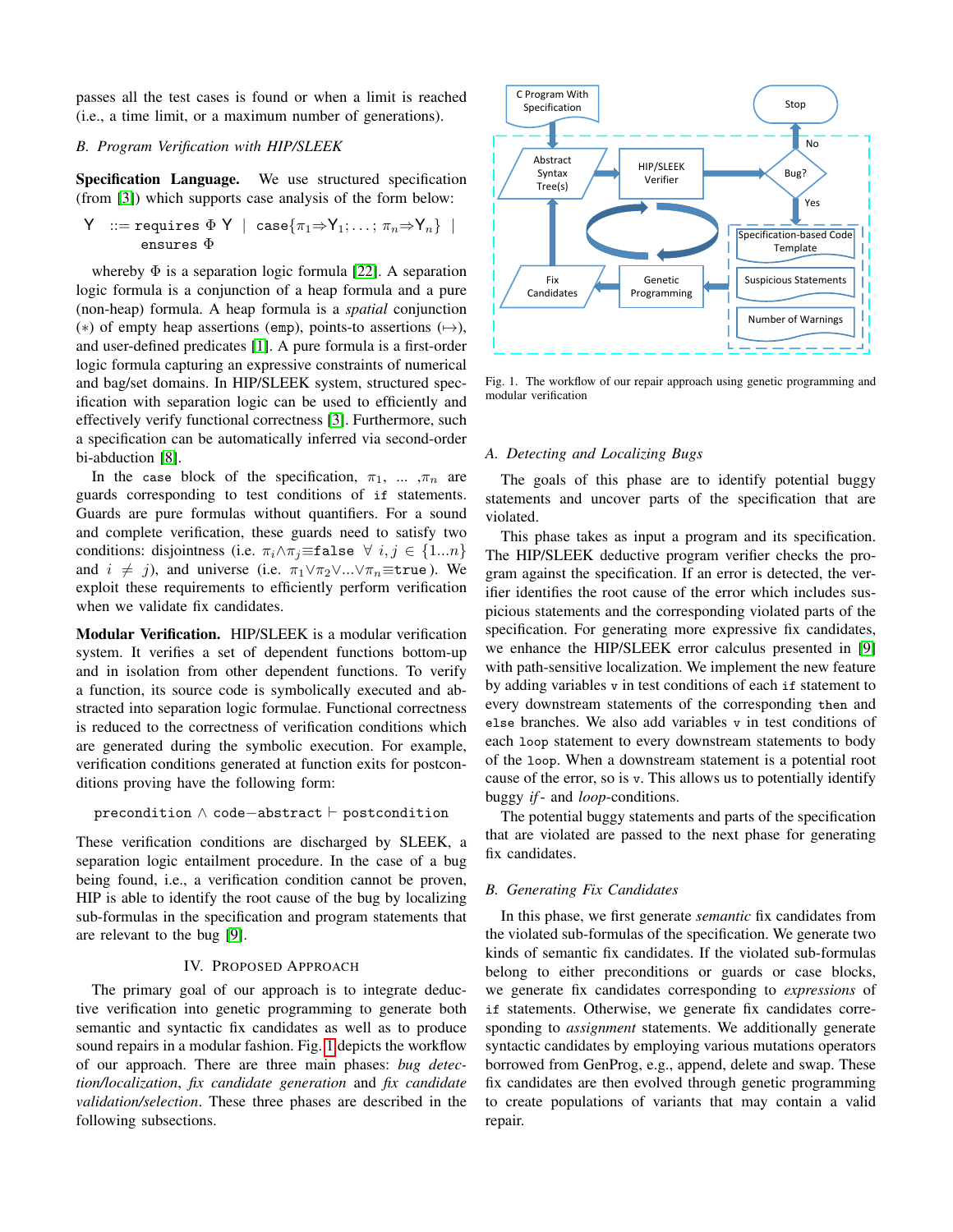The reason for incorporating syntactic and semantic candidates is that these candidates could help one another in tandem to condense the search space into more valuable candidates overall. For example, the search space with syntactic repair candidates alone is sometimes very sparse [\[16\]](#page-4-23), and real fixes could lie beyond the syntactic candidates. Semantic candidates, however, could cultivate the search space with more useful candidates. The intuition is that a specification already captures the primary functionality of a program, and thus the concrete code extracted from the specification would help in patching the current buggy implementation of the program.

# *C. Validating and Selecting Fix Candidates*

In this phase, we validate the variants generated by the previous phase. We use the HIP/SLEEK system to verify each of the variants in a modular fashion. We exploit the modularity of deductive verification to compositionally verify the variants. Particularly, we only verify the functions that contain suspicious statements discovered by the bug localization phase.

After each candidate has been verified, a fitness score, which defines how good a repair candidate is, is computed. We define the fitness score as the number of warnings produced by the verifier. Better candidates, whose fitness scores are lower, are selected and carried over to form a new population of mutants (aka. a new generation). This process is repeated many times until a valid repair which passes the verification process is found or when some limits are reached (i.e., the time limit is reached, or the maximum number of populations is reached).

## V. PRELIMINARY EVALUATION

<span id="page-3-0"></span>Experimental Setup. We experiment on programs from the SIR benchmark [\[2\]](#page-4-19), which has been extensively used in research in software engineering, particularly by studies that propose new testing and fault localization approaches, e.g., [\[5\]](#page-4-24), [\[18\]](#page-4-25). We reused SIR program specifications constructed by Le et al. [\[9\]](#page-4-15) and manually injected seeded bugs to the original programs.

<span id="page-3-1"></span>TABLE I EVALUATION OF OUR PROPOSED APPROACH ON PROGRAMS FROM THE SIR BENCHMARK WITH MANUALLY SEEDED BUGS.

| Program      | <b>Mutated Location</b> | LOC  | <b>Time</b> | <b>Bug Category</b> |
|--------------|-------------------------|------|-------------|---------------------|
| uniq         | gline_loop              | 74   | 0.5         | <b>Incorrect</b>    |
| replace      | addstr                  | 855  | 2.8         | Missing             |
| replace      | stclose                 | 855  | 2.15        | Missing             |
| replace      | stclose                 | 855  | 2.2         | Incorrect           |
| replace      | locate                  | 855  | 2.5         | Incorrect           |
| replace      | patsize                 | 855  | 0.5         | Incorrect           |
| replace      | esc                     | 855  | 2.14        | Incorrect           |
| schedule3    | dupp                    | 693  | 0.43        | Incorrect           |
| print tokens | ncl                     | 1002 | 6.25        | Missing             |
| tcas2        | IBC                     | 302  | 0.15        | Incorrect           |

Experiment Results. Table [I](#page-3-1) shows experimental results. In the table, "LOC" column indicates the number of lines in each program (including specification lines). The "Mutated Location" column shows the function in which the bug is seeded. In this column, "dupp" is a short

form of do upgrade process prio, "ncl" is a short form of numeric case loop and "IBC" is a short form of Inhibit Biased Climb. The "Time" column captures the time (in minutes) taken to fix the bug using our approach. The "Bug Category" column shows the type of the error, either missing implementation or incorrect implementation. Missing implementation refers to errors in which necessary statements are absent from the source code, while incorrect implementation refers to errors wherein the current source code is incorrectly implemented with respect to the desired specifications. The example in listing [1](#page-1-2) can be considered as incorrect implementation error; an example of missing implementation error is a missing null check when dereferencing pointers. From the results, we can note that, for all bugs except one, our approach can successfully fix the bugs in less than 3 minutes. The bug that took the most time to fix was the print\_tokens bug which requires 6.25 minutes.

We also compared our approach against recent state-ofthe-art semantics-based APR, namely Angelix. Experiment results showed that Angelix can only fix one of those 10 bugs (*tcas2*). Our observation on the results is that Angelix by default cannot fix bugs that require adding new statements. That is, its synthesis engine is geared towards synthesizing only guards, assignments, if-conditions, and loop-conditions, and is not able to produce new code out of thin air, e.g., inserting new statements. Also, some bugs involve nonlinear constraints, which are hard for Angelix's synthesis engine to solve. Our cultivated search space including both syntactic and semantic candidates, however, comes in handy here. That is, our approach can generate candidates that lie beyond the search space of Angelix, and thus is more likely to be able to find the correct fixes with the help of the optimization function which assesses patch suitability by the number of warnings issued by the underlying verifier. In the future, we expect a greater success of combining syntactic and semantic repair candidates, to potentially enhance repair capability of APR and ensure patch quality.

Threats to Validity. Threats to internal validity relate to errors in our implementation and experiment. We have put an effort to ensure that our implementation and experiment are correct, however, there could be errors that we did not notice. Threats to external validity relate to the generalizability of our findings. In our preliminary experiment, we have only evaluated our approach on 10 buggy programs from SIR benchmark with specifications constructed by Le et al [\[9\]](#page-4-15) (a co-author of this paper). In the future, we plan to reduce this threat to external validity by evaluating our approach with more programs and different kinds of bugs. Also, our approach requires complete specifications in order to completely ensure the soundness of generated patches. We expect that employing advances in specification inference and mining could help reduce this burden [\[10\]](#page-4-26). Future work would be to use the history of bug fixes to mine specifications of past patches and inform the future patch generation process in a way that generated patches are likely to conform to desired behaviours.